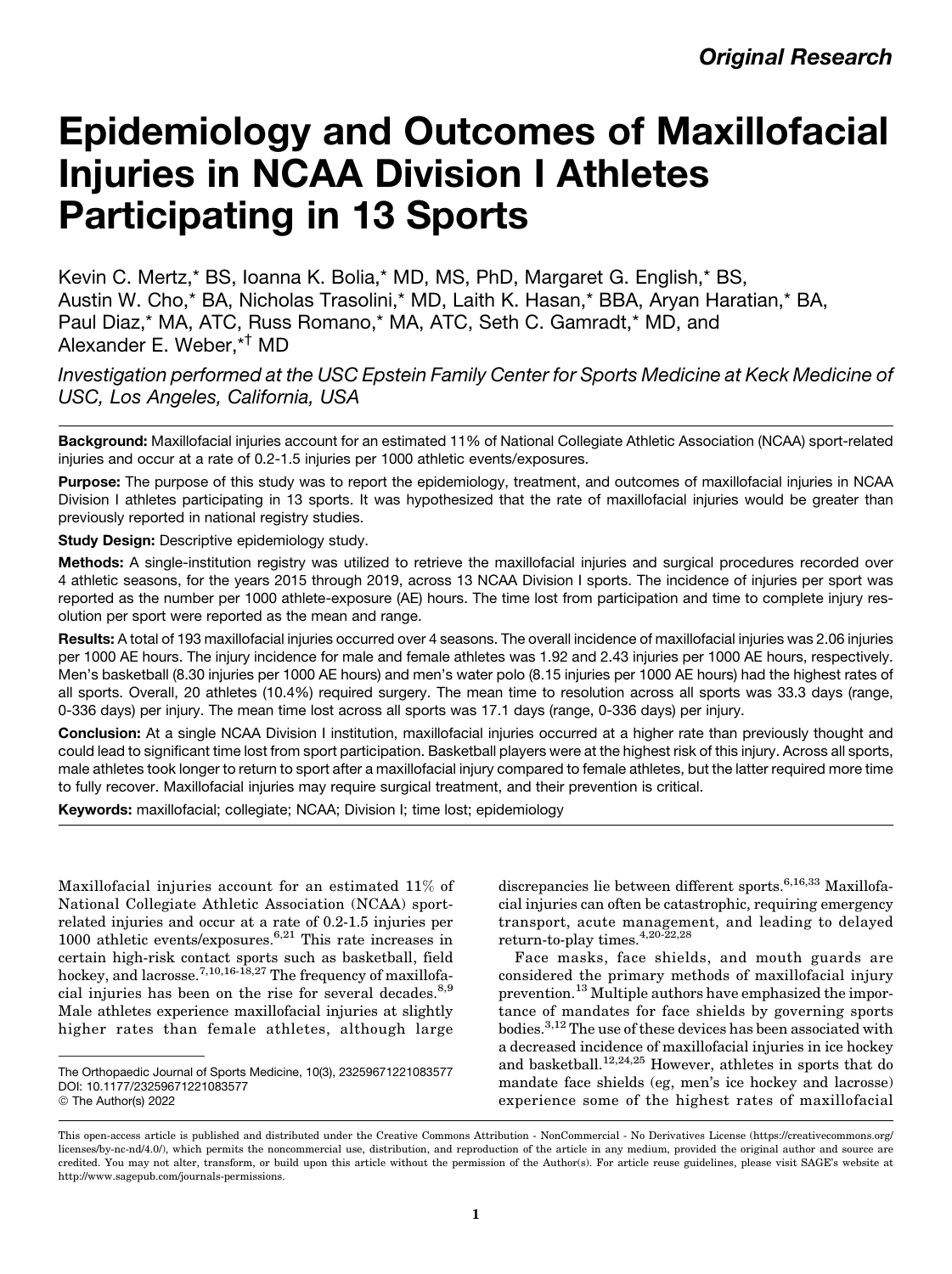injuries.[1,10](#page-4-0) Furthermore, other sports that do not require full face shields, such as half face shields that extend only to the tip of the nose, such as basketball, experience high rates of maxillofacial injuries.[7](#page-4-0)

Previous investigators have conducted the majority of maxillofacial injury studies at the national level using data from the NCAA Injury Surveillance System (ISS) or another national database.[4,6,8-11](#page-4-0) Although these studies represent national trends and overall frequencies, they lack the specificity and accuracy found in a large institution-level study of prospectively collected data.<sup>[23](#page-5-0)</sup> The literature lacks institutional studies, and those studies that are available are either outdated in terms of modern statistics or limited in the number of sports studied. Importantly, these studies fail to provide granular data points, such as days to resolution and return to play.<sup>[7](#page-4-0)[,18,28](#page-5-0)</sup> Given the evidence of increasing rates of maxillofacial injuries in modern athletics, despite preventive considerations,<sup>[8,9](#page-4-0)</sup> an up-to-date institution-level study is warranted to better understand the impact that these injuries have on athletic careers in terms of lost playing time and to improve current prevention strategies among the different sports.

The purpose of this study was to report the incidence of maxillofacial injuries among 13 sports from a single large university's athletic department and to provide novel data on the time lost from participation and time to complete injury resolution per sport because of these injuries. We hypothesized that in a single-institution analysis, the rate of maxillofacial injuries would be greater than previously reported in national registry studies.

## METHODS

#### Data Collection

We conducted a retrospective review of athletic injury records from a single NCAA institution with dates from 2015 to 2019. The records reflected all athletics-related maxillofacial injuries that required an intervention by a physician or athletic trainer. Injury data were prospectively collected by athletic trainers using a standardized system, which has been used in previous epidemiological studies.[18,28,34](#page-5-0),[35](#page-5-0) This study was determined to be exempt from institutional review board approval.

Female and male athletes from 13 NCAA Division I teams were screened for inclusion. The included teams were football, baseball, men's and women's basketball, men's and women's water polo, men's and women's tennis, men's and women's indoor volleyball, women's beach volleyball, women's lacrosse, and women's soccer. We included athletes from each sport if they had a recorded injury to their face that required immediate attention by a physician or athletic trainer. We excluded all patients who had an injury to a site other than the face. Additionally, we excluded any athletes who had a head injury that did not specify maxillofacial involvement.

We collected the following variables from the injury reports: sport, sex, injury type (ie, fracture, laceration, contusion), and injury site (eg, lip, eye, nose). Additionally, we gathered the number of days to resolution and the number of days of play lost. Time to resolution was defined as the number of days between the athlete's intake report and his or her last report for the maxillofacial injury. Time lost from participation was defined as the number of days that an athlete was unable to participate in competition because of a maxillofacial injury. Physicians were responsible for determining when athletes were clear to return to competition and when their injury resolved.

#### Statistical Analysis

The recorded maxillofacial injuries were classified by sport, sex, injury site, and injury type and were reported as the percentage (%). Days to resolution and days of participation lost for the overall cohort and for each sport were reported as the mean and range. The incidence of maxillofacial injuries per sport over 4 athletic seasons (2015-2019) was reported as the number of maxillofacial injuries per athlete-exposure (AE) hours.

We determined AE risk hours as the following: (number of players on a given team for a given year)  $\times$  (number of games played that year)  $\times$  (average length in hours of each game). For example, in 2015, the women's lacrosse team had 36 players on its roster and played 20 games. The average length of a lacrosse game is 1 hour. Therefore, there were 720 AE risk hours for the 2015 women's lacrosse team (36  $\times$  20  $\times$  1). The roster counts and number of games were found on the athletic department website. $30$ The average time per game was found through a Google search. This method has been previously described by Phillips,[31](#page-5-0) although we adjusted our methodology to include roster size in our calculation to better account for practice sessions in which the whole team has a risk for injuries. We multiplied our incidence by 1000 to determine the number of maxillofacial injuries per 1000 AE hours.

<sup>†</sup> Address correspondence to Alexander E. Weber, MD, USC Epstein Family Center for Sports Medicine at Keck Medicine of USC, 1520 San Pablo Street, #2000, Los Angeles, CA 90033, USA (email: weber.ae@gmail.com).

<sup>\*</sup>USC Epstein Family Center for Sports Medicine at Keck Medicine of USC, Los Angeles, California, USA.

Final revision submitted September 29, 2021; accepted December 8, 2021.

One or more of the authors has declared the following potential conflict of interest or source of funding: N.T. has received grants from Arthrex and Smith & Nephew and education payments from Medwest. S.C.G. has received education payments and speaking fees from Arthrex and consulting fees from Exactech and Zimmer Biomet. A.E.W. has received education payments from Arthrex, nonconsulting fees from Arthrex, and hospitality payments from Stryker. AOSSM checks author disclosures against the Open Payments Database (OPD). AOSSM has not conducted an independent investigation on the OPD and disclaims any liability or responsibility relating thereto.

Ethical approval for this study was waived by the University of Southern California.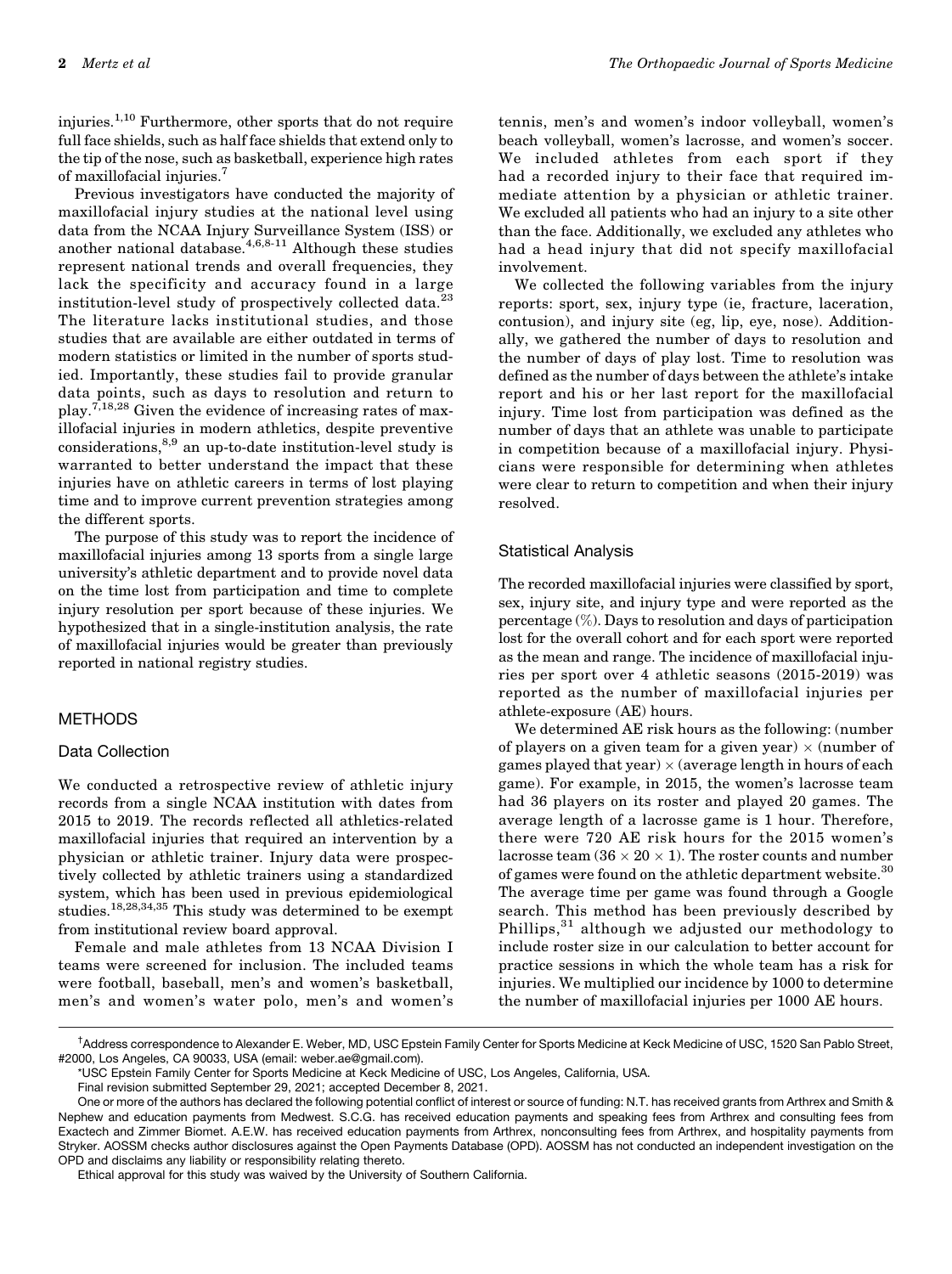|                          | $n(\%)$    | Time to Resolution, d |              | Time Lost From Participation, d |              |
|--------------------------|------------|-----------------------|--------------|---------------------------------|--------------|
|                          |            | Mean (Range)          | Median (IQR) | Mean (Range)                    | Median (IQR) |
| Football                 | 51(26.4)   | $18.9(0-135)$         | $8(4-15)$    | $7.1(0-118)$                    | $0(0-4)$     |
| Men's basketball         | 31(16.1)   | $46.6(0-336)$         | $15(10-39)$  | 23.8 (0-336)                    | $0(0-14)$    |
| Men's water polo         | 27(14.0)   | $22.1(0-136)$         | $7(1-23)$    | $8.3(0-73)$                     | $0(0-6)$     |
| Women's basketball       | 19(9.8)    | $25.6(0-164)$         | $12(0-23)$   | $3.9(0-58)$                     | $0(0-0)$     |
| Baseball                 | 14(7.3)    | $43.3(5-184)$         | $24(10-38)$  | $19.7(0-184)$                   | $0(0-10)$    |
| Men's volleyball         | 12(6.2)    | $5.5(0-12)$           | $0(0-8)$     | $1.3(0-7)$                      | $0(0-0)$     |
| Women's lacrosse         | 11(5.7)    | $24.1(0-118)$         | $0(0-34)$    | $1.3(0-11)$                     | $0(0-0)$     |
| Women's soccer           | 10(5.2)    | $46.6(0-132)$         | $21(4-94)$   | $15.3(0-71)$                    | $0(0-5)$     |
| Women's water polo       | 7(3.6)     | $28.7(0-115)$         | $18(6-29)$   | $20.1(0-115)$                   | $0(0-13)$    |
| Women's volleyball       | 7(3.6)     | $46.8(0-127)$         | $4(0-77)$    | $2.3(0-14)$                     | $0(0-0)$     |
| Women's beach volleyball | 2(1.0)     | $5.5(0-8)$            | $6(4-7)$     | $0(0-0)$                        | $0(0-0)$     |
| Women's tennis           | 1(0.5)     | 99.0                  |              | 99.0                            |              |
| Men's tennis             | 1(0.5)     | 20.0                  |              | 20.0                            |              |
| Total                    | 193(100.0) | 33.3 (0-336)          | $10(3-34)$   | $17.1(0-336)$                   | $0(0-4)$     |
| Women                    | 57(29.5)   | $32.3(0-164)$         | $9(0-41)$    | $8.9(0-115)$                    | $0(0-0)$     |
| Men                      | 136(70.5)  | 27.0 (0-336)          | $10(4-26)$   | $12.1(0-336)$                   | $0(0-6)$     |

TABLE 1 Time to Complete Injury Resolution and Time Lost From Participation by Sport<sup>a</sup>

<sup>a</sup>d, days; IQR, interquartile range. Dashes indicate no ranges as there was only one athlete.

### RESULTS

A total of 193 NCAA Division I athletes across 13 sports sustained at least 1 maxillofacial injury over 4 athletic seasons. Football had the most injuries with 51 (26.4%), followed by men's basketball and men's water polo with 31 (16.1%) and 27 (14.0%), respectively (Table 1). Women's sports with the most injuries were basketball  $(n = 19)$ [9.8%]), lacrosse (n = 11 [5.7%]), and soccer (n = 10 [5.2%]). Across all sports, male athletes experienced 136 (70.5%) maxillofacial injuries, while female athletes experienced 57 (29.5%) injuries.

The overall incidence of maxillofacial injuries was 2.06 injuries per 1000 AE hours. The injury incidence for male and female athletes was 1.92 and 2.43 injuries per 1000 AE hours, respectively (Table 2). Men's basketball (8.30 injuries per 1000 AE hours) and men's water polo (8.15 injuries per 1000 AE hours) had the highest rates of all sports. Women's basketball had the highest incidence of women's sports (5.79 injuries per 1000 AE hours). Men's and women's tennis and baseball had the lowest rates, all with fewer than 1 injury per 1000 AE hours.

The majority of maxillofacial injuries were to the eye  $(29\%)$ , followed by the nose  $(24\%)$ , tooth  $(13\%)$ , jaw  $(9\%)$ , and lip/mouth (8%). The remaining injury sites included the ear, forehead, and cheek (all <5% each). Lacerations (40%), fractures (30%), and contusions/hematomas (23%) consisted of the majority of injury types. Over two-thirds of all fractures were seen in male athletes (69%), and 44% were seen in football players. There were 93 (48.2%) reports that had a record of the time of the injury. Of these injuries, 65 (69.9%) of injuries occurred during practice, and 28 (30.1%) occurred during competition.

The mean time to resolution across all sports was 33.3 days (range, 0-336 days) per injury (Table 1). The

TABLE 2 Injury Incidence by Sport

|                  | Injuries per 1000<br>Athlete-Exposure Hours | Rate Ratio |               |  |
|------------------|---------------------------------------------|------------|---------------|--|
| Sport            | Men                                         | Women      | (Male:Female) |  |
| Basketball       | 8.30                                        | 5.79       | 1.43          |  |
| Water polo       | 8.15                                        | 2.15       | 3.79          |  |
| Volleyball       | 3.46                                        | 2.16       | 1.60          |  |
| Football         | 2.34                                        |            |               |  |
| Baseball         | 0.41                                        |            |               |  |
| Lacrosse         |                                             | 3.48       |               |  |
| Soccer           |                                             | 2.07       |               |  |
| Beach volleyball |                                             | 1.08       |               |  |
| Tennis           | 0.18                                        | 0.26       | 0.69          |  |
| Total            | 1.92                                        | 2.43       | 0.79          |  |

mean time lost across all sports was 17.1 days (range, 0-336 days) per injury. Women's volleyball, men's basketball, and women's soccer players experienced the most days to resolution with 46.8 (range, 0-127), 46.6 (range, 0-336), and 46.6 (range, 0-132) days, respectively (excluding women's tennis, which had only 1 injury that resolved after 99.0 days). Men's basketball and women's water polo players experienced the most days of participation lost with 23.8 (range, 0-336) and 20.1 (range, 0-115) days, respectively. Across all sports, female athletes had more days to resolution (32.3 vs 27.0 days, respectively;  $P = .45$ ), and male athletes took longer to return to play (12.1 vs 8.9 days of participation lost, respectively;  $P = .49$ ), although both results were nonsignificant.

A total of 20 athletes (10.4%) required surgical treatment for their maxillofacial injuries. One athlete required a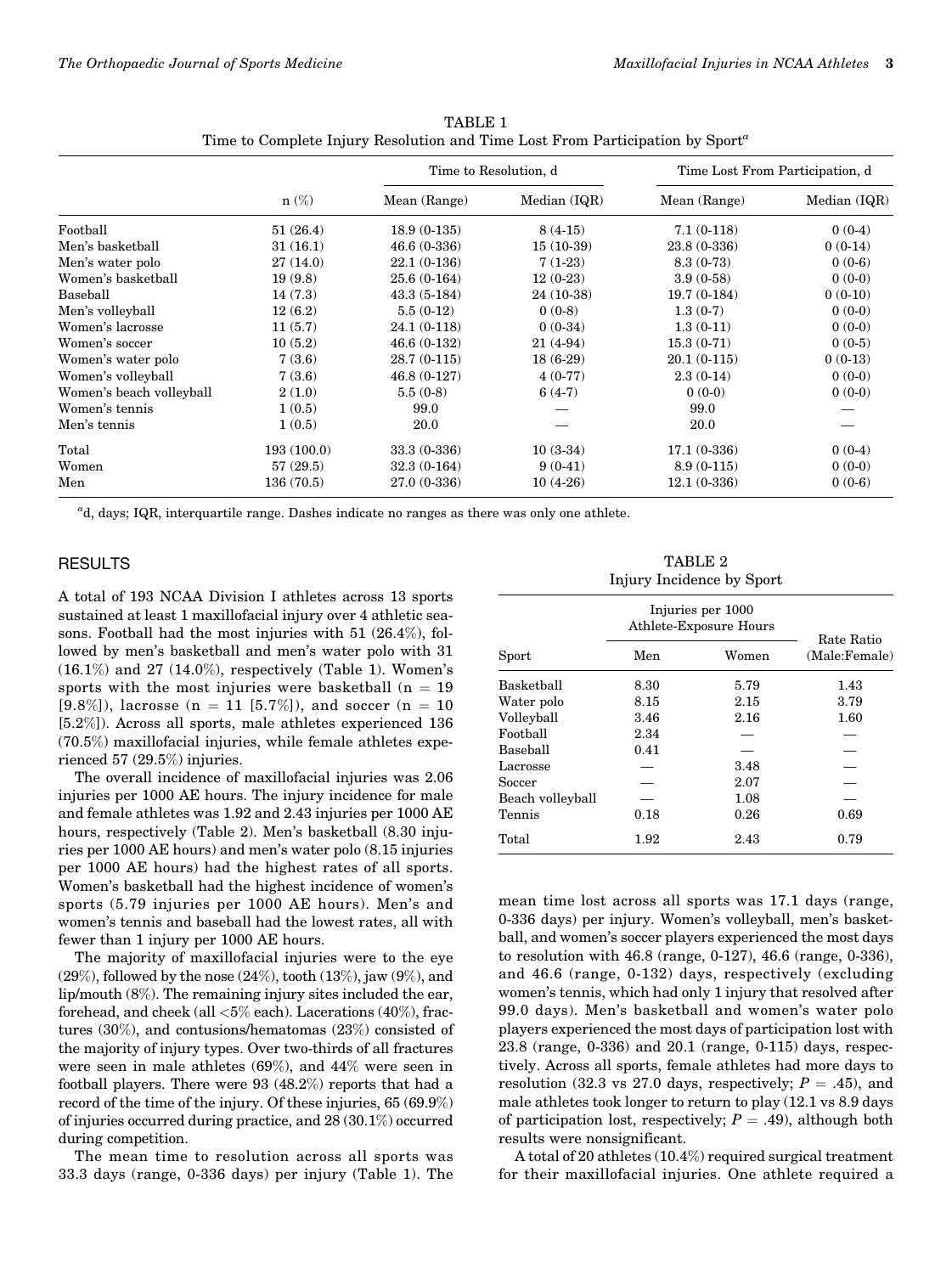TABLE 3 Injuries That Required Surgical Treatment  $(n = 20)$ 

| Sport              | Injuries, $n(\%)$ | Injury Type                                                                            |
|--------------------|-------------------|----------------------------------------------------------------------------------------|
| Football           | 11(55.0)          | Nasal fracture $(n = 2)$ ,<br>orbital fracture $(n = 3)$ ,<br>tooth fracture $(n = 6)$ |
| Men's volleyball   | 2(10.0)           | Nasal fracture $(n = 1)$ ,<br>orbital fracture $(n = 1)$                               |
| Men's basketball   | 2(10.0)           | Nasal fracture $(n = 1)$ , tooth<br>fracture $(n = 1)$                                 |
| Women's basketball | 1(5.0)            | Tooth fracture                                                                         |
| Women's tennis     | 1(5.0)            | Tooth fracture                                                                         |
| Women's soccer     | 1(5.0)            | Orbital fracture                                                                       |
| Men's water polo   | 1(5.0)            | Nasal fracture                                                                         |
| Baseball           | 1(5.0)            | Orbital fracture                                                                       |

reoperation. Football players underwent over half of all surgical procedures ( $n = 11$  [55.0%]). Men's and women's basketball, men's volleyball, men's water polo, women's soccer, women's tennis, and baseball athletes underwent the remainder of the surgical procedures (Table 3). Male athletes underwent the majority of surgical procedures (17 [85.0%] vs 3 [15.0%], respectively). Athletes underwent surgery for 1 of 3 injuries: tooth fracture  $(n = 9 [45.0\%])$ , orbital fracture (n = 6 [30.0%]), or nasal fracture (n = 5 [25.0%]).

## **DISCUSSION**

In this study, we found an overall incidence of 2.06 maxillofacial injuries per 1000 AE hours in NCAA Division I athletes competing at a single institution over a period of 4 athletic seasons. Football had the most injuries with 51 (26.4%), followed by men's basketball and men's water polo with  $31(16.1\%)$  and  $27(14.0\%)$ , respectively. Men's basketball (8.30 injuries per 1000 AE hours) and men's water polo (8.15 injuries per 1000 AE hours) had the highest rates among the sports. Maxillofacial injuries led to athletes missing a mean of 17.1 days (range, 0-336 days) of playing time and took 33.3 days (range, 0-336 days) to resolve. Across all sports, female athletes had more days to resolution (32.3 vs 27.0 days, respectively;  $P = .45$ ), and male athletes took longer to return to play (12.1 vs 8.9 days of participation lost, respectively;  $P = .49$ ), although both results were nonsignificant. There were 20 athletes (10.4%) who required surgery for their injuries. Football players underwent the most surgical procedures ( $n = 11$ ) [55.0%]). Male athletes underwent more surgical procedures than female athletes  $(17 \; [85.0\%] \; \text{vs} \; 3 \; [15.0\%],$ respectively).

Recent epidemiological data from the NCAA ISS reported an overall incidence of 2.04 maxillofacial injuries per 10,000 athletic events, which is a lower rate than the 2.06 injuries per 1000 AE hours found in our study.[6](#page-4-0) The prior data, however, were collected through voluntary reporting of both exposures and injuries by athletic trai-ners.<sup>[6](#page-4-0)</sup> Although limited by a smaller population size compared to other studies using national registries, our analysis may portray a more complete picture of maxillofacial injuries, as our institution's physicians and trainers are required to report all injuries in a standardized method, thus decreasing the opportunity for an injury to go unreported. Additionally, by using the standardized measure of "injuries per hour of athletic-exposure" rather than "per athletic event," our rates can be compared between sports of different durations. In terms of sex differences in injury rates, our results show that female athletes had a higher incidence of maxillofacial injuries compared to male athletes (2.43 vs 1.92, respectively). This aligns with prior NCAA ISS data (female: 2.06; male: 2.03;  $P < .01$ ).<sup>[6](#page-4-0)</sup> Further research can determine whether specific aspects of different sports contribute to these slight differences.

In our study, basketball players had the highest rate of maxillofacial injuries for both male and female athletes (8.30 and 5.79 injuries per 1000 AE hours, respectively). This is in agreement with prior NCAA ISS data, despite the smaller population size of our study.<sup>[6](#page-4-0)</sup> Maxillofacial injuries comprise a substantial proportion of total injuries in bas-ketball and have increased in prevalence within the sport.<sup>[8](#page-4-0)</sup> A study of dental injuries by Cohenca et  $al<sup>7</sup>$  $al<sup>7</sup>$  $al<sup>7</sup>$  highlighted that basketball players had an incidence that was 5 times greater than football players, which is similar to our study (men's basketball: 8.30; football: 2.34). The authors suggested that this difference may be because of the mandatory use of mouth guards in football, which was implemented in the mid-1900s to prevent head and face injuries, and not in basketball.<sup>[7,](#page-4-0)[26](#page-5-0)</sup> This further supports the idea that protective equipment should be increasingly used in basketball. It should be noted that the mandatory use of face masks in football has not fully prevented facial injuries from occurring in the sport. Interestingly, men's water polo had the second highest incidence  $(8.15 \text{ in})$  injuries per 1000 AE hours) of all sports in our study. There is limited literature on maxillofacial injuries in water polo; however, in a survey of active European professional players, 21% reported hav-ing a dental injury during their career.<sup>[19](#page-5-0)</sup> The high rate may be the result of the inherent difficulties of wearing protective equipment in an aquatic sport. However, our results may encourage further research into methods of prevention to reduce the burden of these injuries in water polo.

We found, on average, that maxillofacial injuries led to players missing over 2 weeks of athletic activity and took over 4 weeks to resolve completely. In certain sports, such as men's basketball and women's soccer, athletes missed a mean of 3 to 4 weeks, and in several sports, athletes took multiple months to resolve their injury. To our knowledge, there are no published studies on the time to return to participation and the time to resolution for maxillofacial injuries. However, the duration of delay found in our study is comparable to other common sport-related injuries. For instance, in a study of concussed athletes, two-thirds had resolution of their symptoms and returned to participation within 2 weeks.<sup>[32](#page-5-0)</sup> Additionally, a review of sport-related tendinopathies found that 64% of athletes did not have to miss any time and that those who did missed a median of 7 days.[15](#page-5-0) Our data illuminate the detrimental impact that maxillofacial injuries can have on student-athletes, taking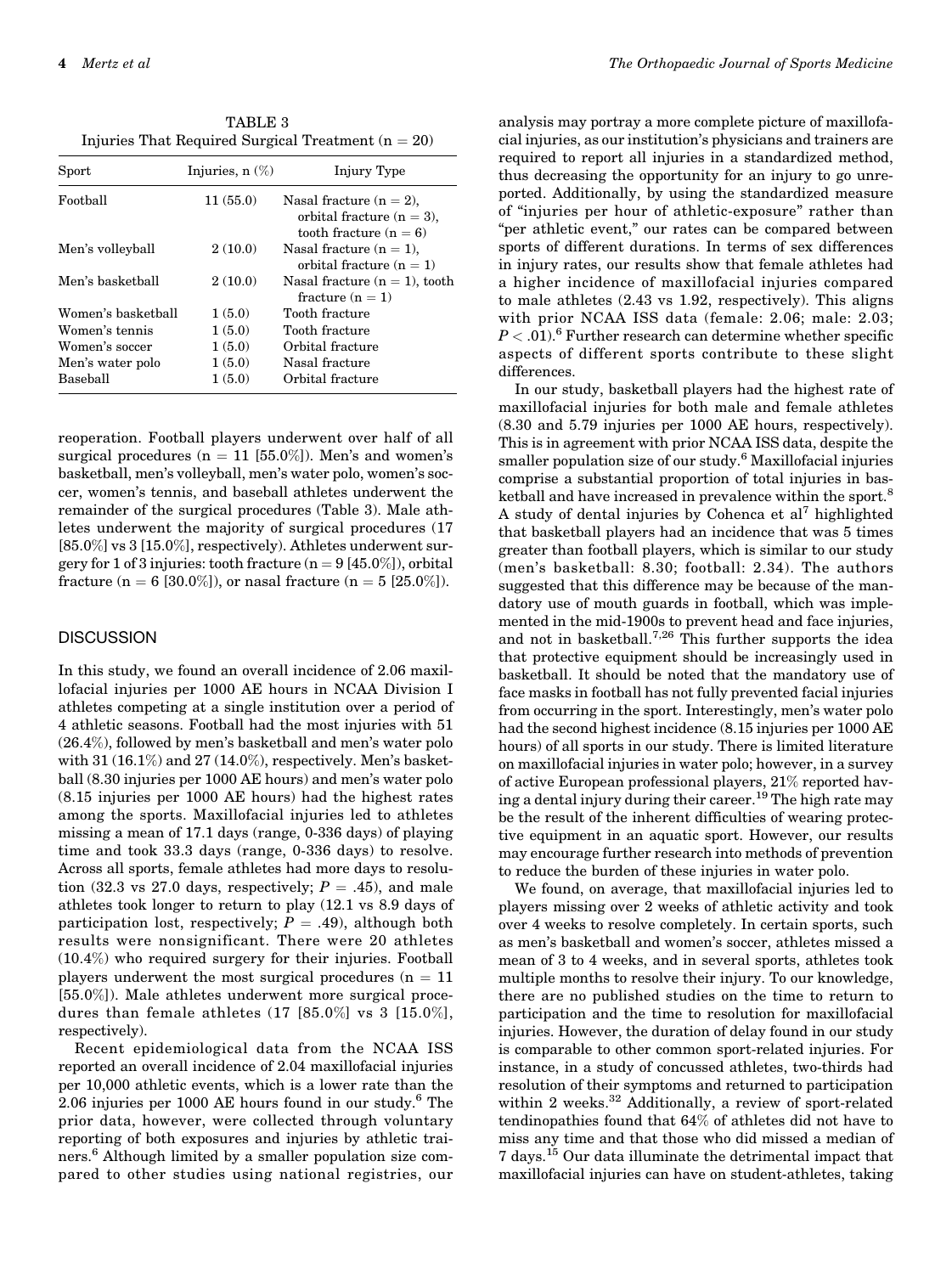<span id="page-4-0"></span>away valuable practice and competition opportunities. Prior research on anterior cruciate ligament injuries has shown the negative impact that lost playing time due to an injury has on player confidence and the ability to return to preinjury levels of competition.<sup>2,[14](#page-5-0)</sup> Measures focused on preventing maxillofacial injuries may have a meaningful impact on student-athletes' quality of life and athletic success.

Overall,  $10.4\%$  (n = 20) of the athletes with a maxillofacial injury required a surgical intervention in our study. Football players ( $n = 11$  [55.0%]) and male athletes  $(n = 17 [85.0\%])$  underwent the majority of surgical procedures. All of the surgical patients in our study had a fracture (45.0% tooth, 30.0% orbital, 25.0% nasal). The number of facial fractures found in this study may indicate that athletes would benefit from the services of a dedicated ear, nose, and throat surgeon at their institution. The overall rate of surgical procedures found in our study is substantially lower than that found in previous studies. For example, a study of trauma referrals to a single institution found that 70% of patients with maxillofacial injuries required surgery.<sup>[29](#page-5-0)</sup> Their study, however, had a much higher percentage of fractures compared to ours (86% vs 30%, respec-tively), which is likely a factor of their trauma population.<sup>[29](#page-5-0)</sup>

Prior studies have found that male athletes with maxillofacial fractures are more likely to require surgery than female athletes, which is similar to our study.<sup>5,6</sup> A thorough analysis of the mechanisms behind maxillofacial fractures may elucidate why male athletes experience more severe injuries and require operative treatment. We did not analyze the time and rate to return to sport because of differences among the performed procedures.

This study should be considered in light of its limitations. The retrospective nature of the study creates a potential for data loss, which is an inherent limitation of retrospective studies in general. Data loss was limited by strict reporting guidelines for team physicians and trainers. Furthermore, our study does not include some sports with high maxillofacial injury rates such as wrestling and women's field hockey. These sports are not played at our institution. We were, however, able to provide data on 13 sports, including those that have been previously underreported such as water polo, beach volleyball, and tennis. An additional limitation is that we did not report whether protective equipment was worn when the injury occurred and the effect of this intervention on the maxillofacial injury incidence or on time to return to play. This represents an area of future investigation.

At our institution, athletes suffered maxillofacial injuries at a substantially higher rate (2.06 injuries per 1000 AE hours) than previously reported in the literature (0.2-1.5 injuries per 1000 athletic events/exposures).6,[17,33](#page-5-0) These athletes experienced over 2 weeks of lost training and competition and did not have complete resolution of their injuries for a month. We recognize that the discrepancy in the results between our study and other studies using NCAA ISS data may be because of differences in the study population; however, future studies should examine the efficacy of protective equipment such as mouth guards and face shields in preventing maxillofacial injuries in

athletes. Additionally, because two-thirds of the injuries in this study occurred during practice, an investigation into compliance with protective equipment use outside of competition may be warranted.

## **CONCLUSION**

In NCAA Division I athletes, maxillofacial injuries occurred at a higher rate than previously thought and could lead to significant time lost from sport participation. Basketball players were at the highest risk of these injuries. Across all sports, male athletes took longer to return to sport after a maxillofacial injury compared to female athletes, but the latter required more time to fully recover. Maxillofacial injuries may also require surgical treatment, and their prevention is critical. Future modification of current maxillofacial injury prevention strategies across different sports should take into consideration these updated epidemiological data.

# ACKNOWLEDGMENT

The authors acknowledge the Cappo Family Research Fund.

## **REFERENCES**

- 1. Agel J, Dompier TP, Dick R, Marshall SW. Descriptive epidemiology of collegiate men's ice hockey injuries: National Collegiate Athletic Association Injury Surveillance System, 1988-1989 through 2003-2004. J Athl Train. 2007;42(2):241-248.
- 2. Ardern CL, Webster KE, Taylor NF, Feller JA. Return to sport following anterior cruciate ligament reconstruction surgery: a systematic review and meta-analysis of the state of play. Br J Sports Med. 2011;45(7): 596-606.
- 3. Black AM, Patton DA, Eliason PH, Emery CA. Prevention of sportrelated facial injuries. Clin Sports Med. 2017;36(2):257-278.
- 4. Boden BP, Tacchetti R, Mueller FO. Catastrophic injuries in high school and college baseball players. Am J Sports Med. 2004;32(5): 1189-1196.
- 5. Bojino A, Roccia F, Giaccone E, Cocis S. Comprehensive analyses of maxillofacial fractures due to non-professional sports activities in Italy. Dent Traumatol. 2020;36(6):632-640.
- 6. Chorney SR, Sobin L, Goyal P, Suryadevara AC. Maxillofacial injuries among National Collegiate Athletic Association athletes: 2004-2014. Laryngoscope. 2017;127(6):1296-1301.
- 7. Cohenca N, Roges RA, Roges R. The incidence and severity of dental trauma in intercollegiate athletes. J Am Dent Assoc. 2007;138(8): 1121-1126.
- 8. Dick R, Hertel J, Agel J, Grossman J, Marshall SW. Descriptive epidemiology of collegiate men's basketball injuries: National Collegiate Athletic Association Injury Surveillance System, 1988-1989 through 2003-2004. J Athl Train. 2007;42(2):194-201.
- 9. Dick R, Hootman JM, Agel J, et al. Descriptive epidemiology of collegiate women's field hockey injuries: National Collegiate Athletic Association Injury Surveillance System, 1988-1989 through 2002-2003. J Athl Train. 2007;42(2):211-220.
- 10. Dick R, Lincoln AE, Agel J, et al. Descriptive epidemiology of collegiate women's lacrosse injuries: National Collegiate Athletic Association Injury Surveillance System, 1988-1989 through 2003-2004. J Athl Train. 2007;42(2):262-269.
- 11. Dick R, Putukian M, Agel J, Evans TA, Marshall SW. Descriptive epidemiology of collegiate women's soccer injuries: National Collegiate